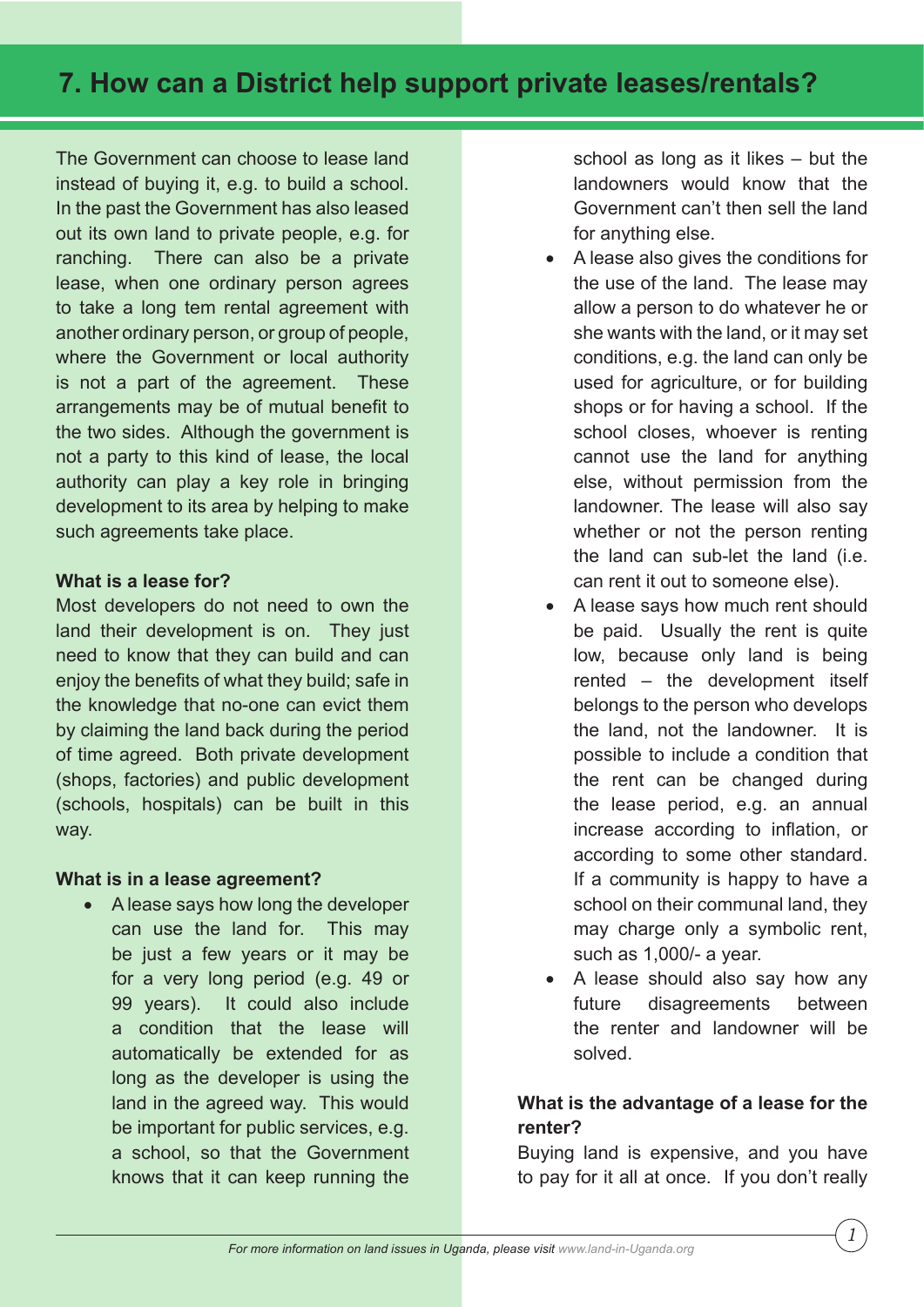need to own the land, but just want to be sure you can use the land for as long as you need, then it can be much cheaper to lease the land. When you buy, you have to find all of the money at the beginning  $-$  or you have to borrow the money by getting a mortgage. This is expensive – you have to pay interest every year on the loan. It is hard for a business to have too many debts or to tie up all of its capital in land. By leasing the land, it can make payments every year, so that the rent can be paid from the profits from the development.

It can also be cheaper because the landowners know that their descendants will one day be able to claim the land back. so they won't need as much compensation to give you land that perhaps today they are not using.

A lease can be more flexible than buying land. You can have a lease agreement where the renter can stop renting the land whenever he or she wants. if you buy land you would have to sell the land again when you don't need it anymore. That means you have to find a buyer, pay various costs, worry about how much the buyer will pay you – and you might have to wait for a while before you find the buyer.

## **What is the advantage of a lease for the landowner?**

In customary law, even the unborn generations have claims over family land. As a result, many people hesitate to sell land, because they fear their descendants will be left landless. However, they may not be using their land very productively at the time, because they don't have the capital to develop it – especially for making commercial developments if the land is in a new trading centre.

*2*

By leasing land, they can enjoy income from the land (rent), and they can help support development in their area – and still be sure that the land will belong to their family in the future.

# **Don't you risk losing the land if someone occupies it for a long time?**

Some people fear that if another person is on their land for twelve years, then the land belongs to them. This is not true. If you have a rental agreement even for one hundred years, at the end of the agreement, the renter has to return the land to the landowner. The landowner remains the legal owner of the land for the whole period, and they can leave it to their children in a will, even though the land is being used by someone else who is paying rent.

# **If a lease is such a good idea, why are they not more common?**

This is a good question. Rental agreements are very common even in rural land, but they rarely run for more than one or two seasons at a time. People who use land for agricultural purposes do not usually need more than one season for their investment, and the agricultural systems in Uganda have always involved a fallow period, so no-one would want to keep cultivating land for many years. On the other hand landowners often fear that if someone is cultivating their land for several years, they will claim that it now belongs to them. In a system where agreements are not written down, it is hard to prove what agreement was actually made.

In urban areas and trading centres, there are many people who rent houses and shops for many years, though they usually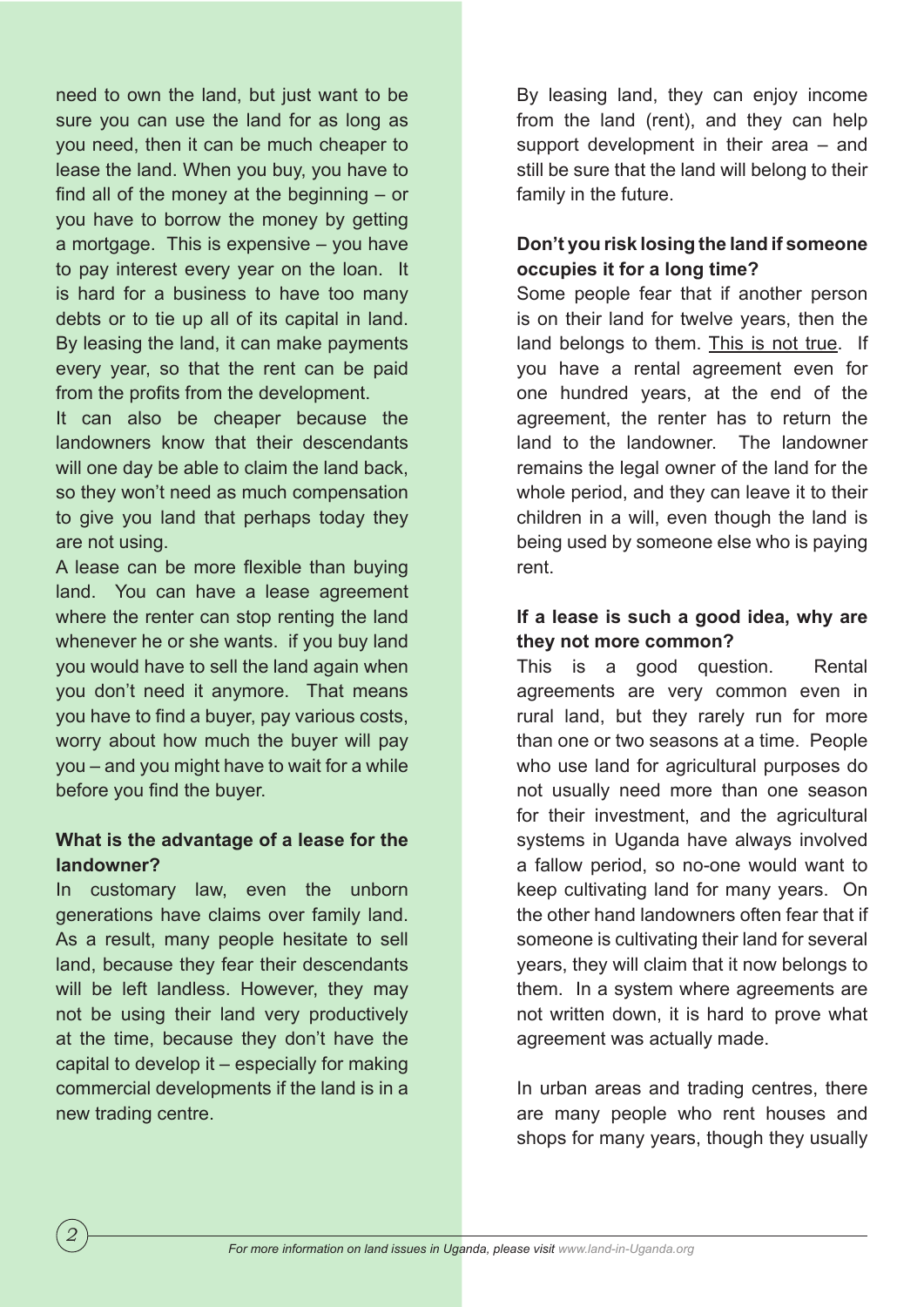only rent up to three months at a time. This is because they are not able to commit themselves to staying on the premises for longer than that and the landlord cannot promise that they will be able to stay for so long either – certainly not at the same rental price.

If someone wants to invest a lot of money in a bigger development, though, they need more certainty that they can keep using what they build for many years. Leases are therefore more important for these situations. Leases are still not common, though and there are several reasons for this:

- most people don't know about the option of leasing – neither landowners or developers
- § most landowners don't know of people who are interested in taking a lease on their land
- § people wanting to lease land don't know where to find it
- § people still fear that the renter will keep their land, especially because they have no papers to prove they are the landowners
- renters fear taking a lease on land which does not have title, because they cannot be sure who the real owner of the land is, and whether or not they will find themselves in the middle of a land dispute
- renters fear being evicted and losing their development
- § people are hesitant about trusting things they don't understand. They fear having to go to Court to get their land back, because it is expensive.

Many of these obstacles can be overcome, which will lead to both landowners and

developers having benefit. However, we must stress that we are not suggesting that a lease is always the best option. It will not suit everyone in every circumstance – we are only giving information about it as one more possibility that people can consider.

**What can a local authority do to help promote this kind of land market?**

## *a) Information*

The first thing a local authority  $-$  or any other stakeholder can do – is to inform people about the possibilities. Local authorities can help people who need each other to meet up. They can keep registers of people willing to lease out land, for interested developers to look at. People need to understand that the local authority is not trying to take the land or to decide for them who should get the land, only to help bring together people who will make their own agreements.

## *b) Getting people papers to their land.*

The local authority can help give landowners proof of ownership of their land which developers from outside their communities understand and trust. This will help developers have the confidence to develop on customary land, knowing they have an agreement with the real and recognised owners. It will help the landowners, because they will have less fear that anyone can grab their land by leasing it. People can be given Certificates of Customary Ownership (CCO) or freehold title deeds to their customary land. In order to do this, the District or sub-county must establish Area Land Committees and provide for their funding. *(For more*  details, contact your district land office and *legal aid providers.)* In many places, the